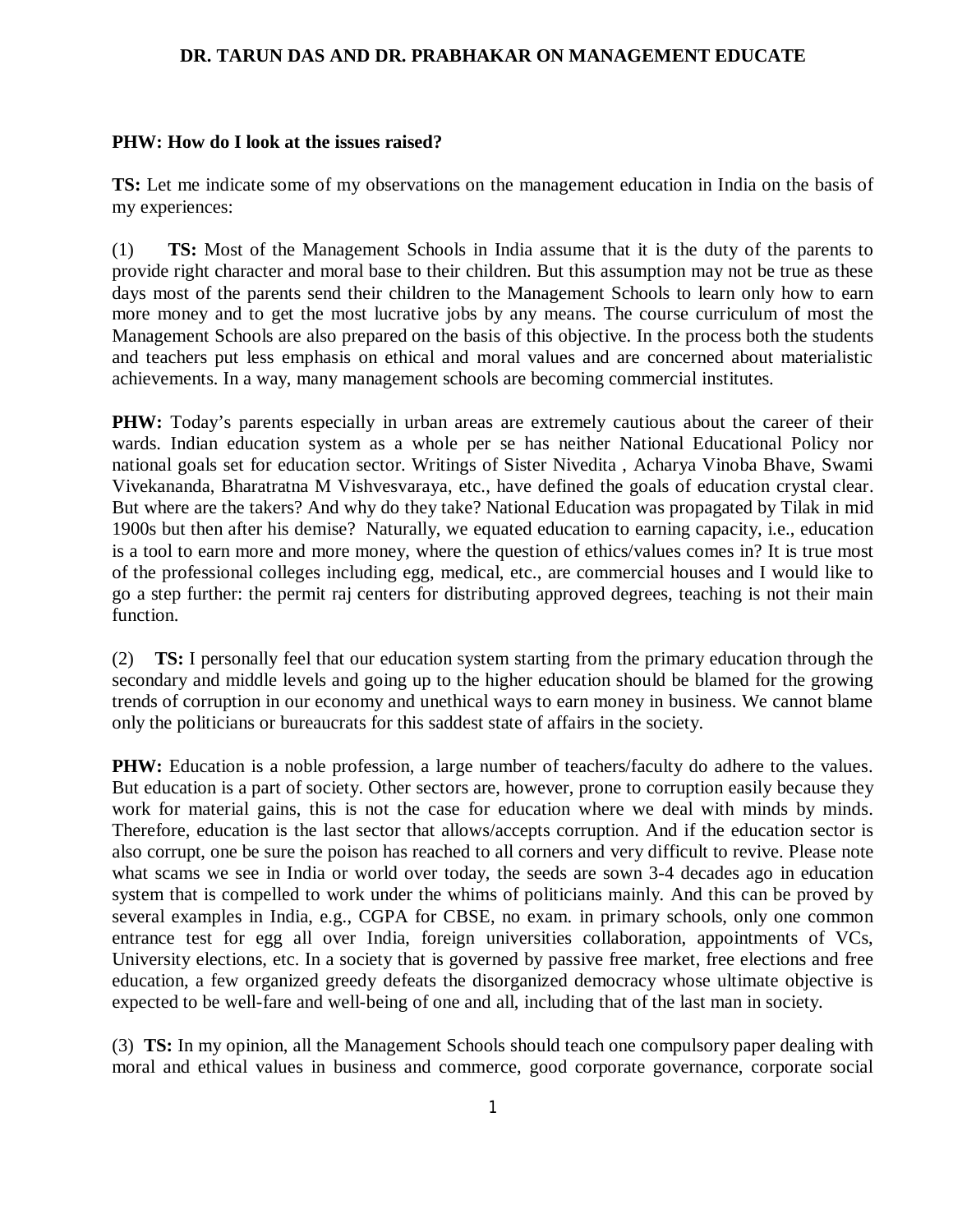responsibility, and efficient and effective management of development process in the context of the ongoing economic reforms, liberalization and globalization. In the long run, it will help in shaping, training and grooming the management students as responsible and honest citizens, and sincere, dedicated, empathetic and successful managers and leaders. However, I know that it is easier said than done in reality.

**PHW:** Man like any other creature of the nature is born with values like honesty, integrity, love, cooperation, loyalty etc. And these need to be strengthened by the stalwarts including parents and teachers by practicing them in day to day life, encouraging the newly born to follow them. I strongly believe such fundamental and godly values can be inculcated up to the child's age of 6-10 years. The written code of conduct of a profession has no meaning without the foundation of such basic values. Values cannot be taught but need to be practiced by every individual. What do you say: I have got 100% for a special paper on "Values" by copying answers from my other fellows in exam. Hall?

If economic reforms, liberalization and globalization are erected on the solid foundation of right values, the outcome is well-fare and well being of one and all. If we are accepting capitation, no intensive teaching but selling the question papers or running coaching classes, appointing VCs for political mileage, etc., how can one expect our youths, the outturn of institutes, will be personnel of values.?

(4) **TS:** Another important aspect is the importance of research and development. Most of the emerging management schools (except the government funded IIMs) do not put any emphasis on research and development of management and other emerging issues and development challenges. In my opinion, Management Institutes should allocate at least 10 percent of their budget on research and development. R&D expenditure should be regarded as an investment which will have rich dividends in future.

**PHW:** Indian education system has allergy for research. We consider teaching and research as separate. Teacher is concerned with teaching (within four walls by traditional methods in line with the MacAulay's set model) and s/he has nothing to do with research. The result is India could not turn even a single Noble laureate during the past 65 years though India had two during British Raj. None of our institutes including IIMs/IITs/NITs have to their credit any research in real sense worth to the service of nation/community/industry. Introspect: What is the ground reality in some vital elements of education system like:

- a. Status of Research
- b. Academic Audit,
- c. Process and performance management
- d. Autonomy
- e. Salary linked with performance,
- f. LIC, AICTE, MCI, etc. inspection,
- g. Recruitment process, Talent Management, and succession planning,
- h. Capitation or other fees,
- i. Curricula, their completion, examinations, and results,
- j. Craze, coaching classes and our mind-set,
- k. Utilization of available infrastructure,